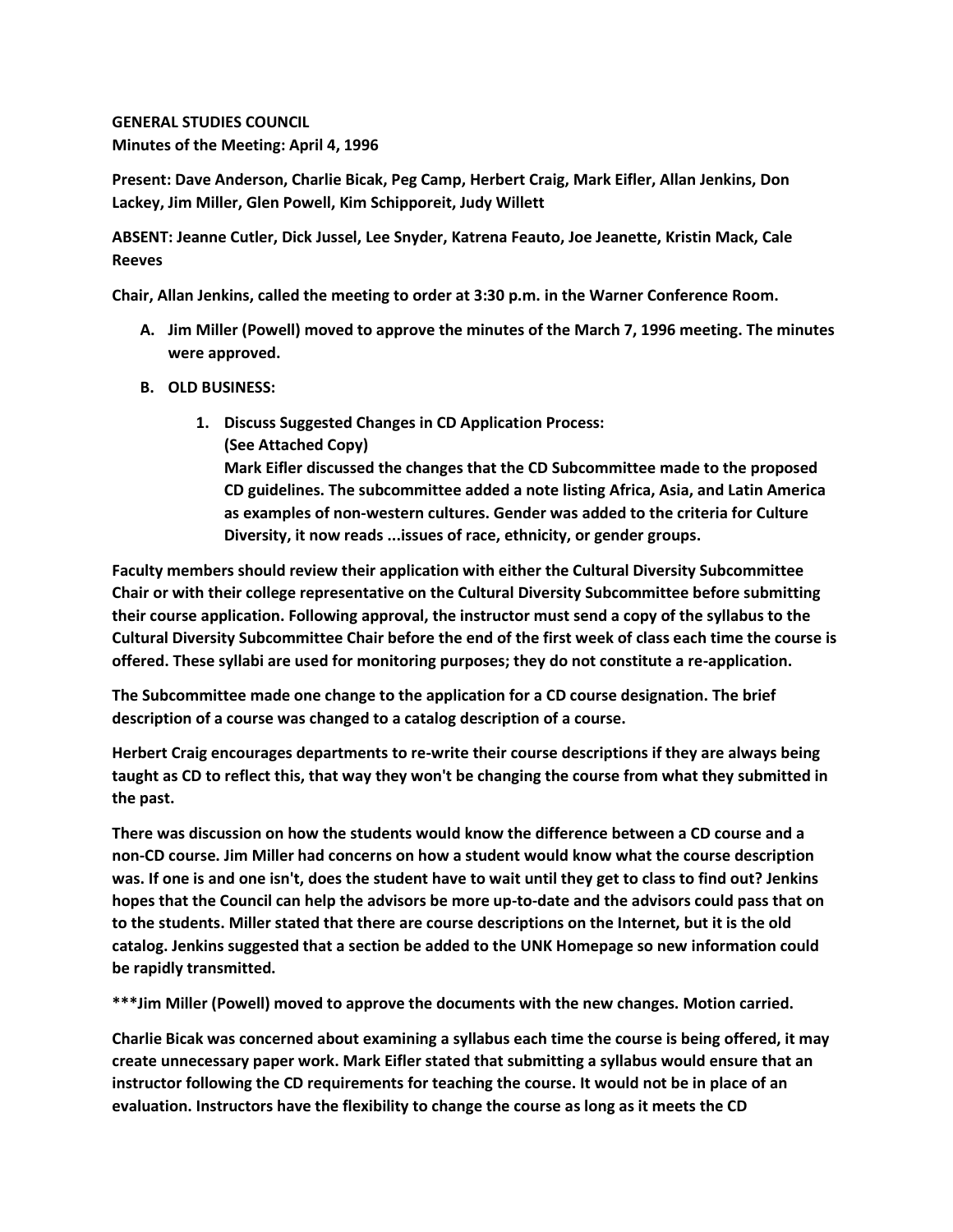**requirements in general. The question of how often does the Council want to review the syllabus was raised. The review process needs to be discussed.**

**2. Update on Review Criteria for Various "Perspectives":** 

**Jenkins hasn't received any new criteria as to date. The Council has three: History, Psychology, and English.**

**3. Chair Report on Faculty Senate Comments Concerning 300 Level Courses:** 

**The Chair attended the Faculty Senate meeting on March 7, 1996. Jenkins asked Faculty Senate for guidance concerning 300/400 numbered courses in the General Studies curriculum. The Senate moved that any course designated as senior level instruction (300/400) shall be ineligible for inclusion in the General Studies Program. Jenkins was in favor of more flexibility whereas the Senate voted for more restriction.**

**Dave Anderson suggested the Council establish a policy statement for 300/400 level courses. Jenkins asked for volunteers to draft an initial response, Charlie Bicak volunteered as well as Anderson.**

**C.**

- **D. SUBCOMMITTEE REPORTS:**
	- **1. Writing Intensive Subcommittee: Chair, Charlie Bicak, distributed a memorandum with the following recommendations. Bicak recommended the following be approved by the Council.** 
		- **1. BIOL 315 - Human Ecology (Doug Lund)**
		- **2. \*PSY 493 - Readings (Wozniak, Briner, Benz, Miller, Rycek, Mosig, and Byrd)**
		- **3. \*PSY 499 - Research (Same as Above) \*Approval pending clarification of the drafting & editing component of the course.**

**\*\*\*Charlie Bicak (Powell) moved to approve the above recommendations. Motion carried.**

- **2. Cultural Diversity Subcommittee: Chair, Mark Eifler, discussed two courses with the Council. The courses are as follows:** 
	- **1. \*HIST 212 - Non-Western World (Pradeep Barua)**
	- **2. \*\*VOED 434 - Instruction to Students with Special Needs (Elsie Cafferty) \*This course has already been approved for CD, however, this instructor needs to be approved. On the other hand, according to the new CD approval procedure, instructors need not be approved. \*\*The Subcommittee noted more information is needed on the syllabus**

**before the course is approved.**

**Considerable discussion occurred regarding the new procedure for approving CD courses. There was some confusion about the new procedure eliminating the instructors being approved. Mark Eifler**